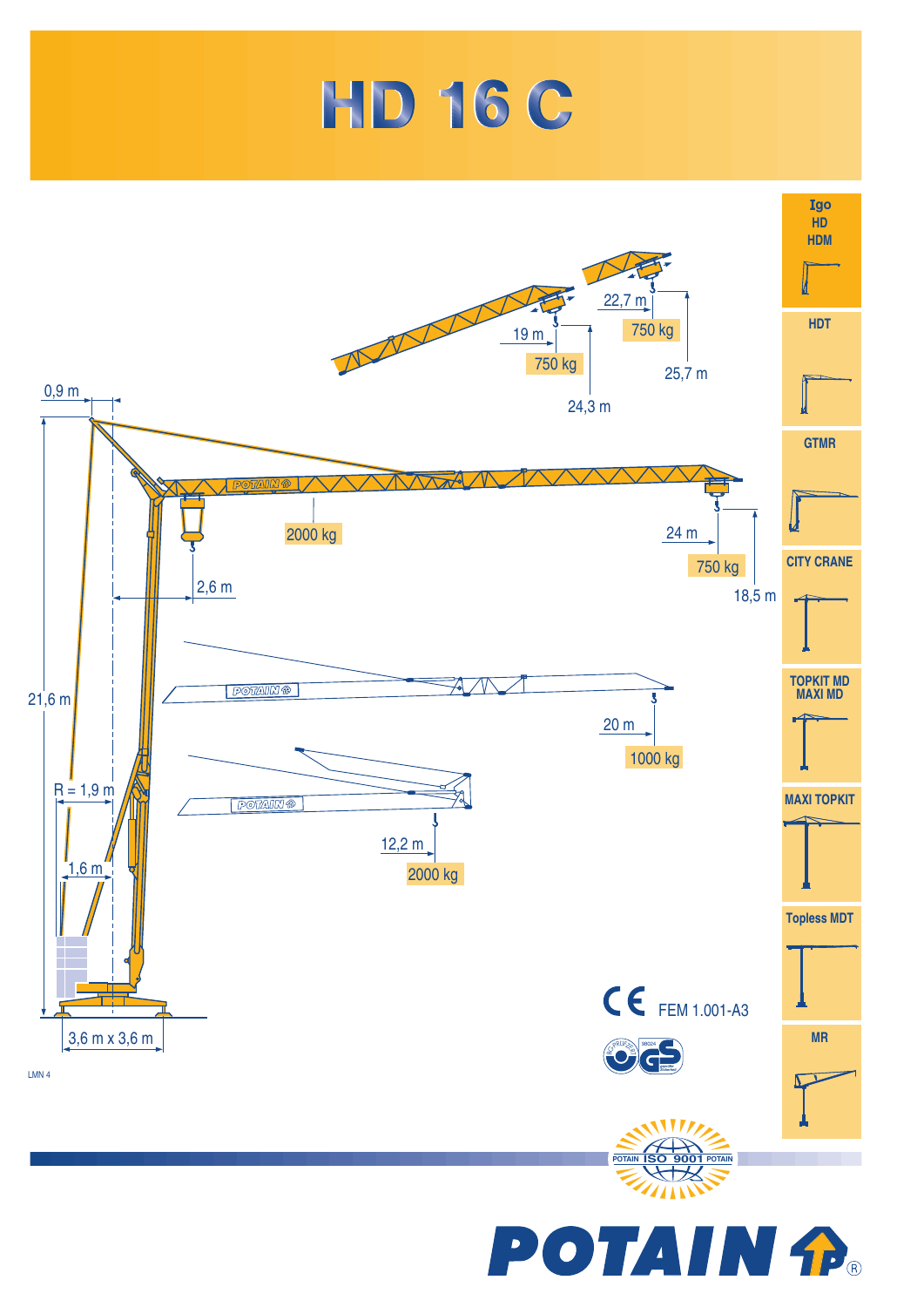| <b>Courbes de charges</b> | <b>E</b> Load diagrams            | <b>ED</b> Curve di carico | O           |
|---------------------------|-----------------------------------|---------------------------|-------------|
| Lastkurven                | <b>Example 2 Curvas de cargas</b> | <b>E</b> Curva de cargas  | <b>EXPL</b> |



**D Flecha** izada **Flèche relevée CB Luffing jib CB Ausleger in Steilstellung Braccio impennato Lança inclinada P**



LMN 3

**HD 16 C** 



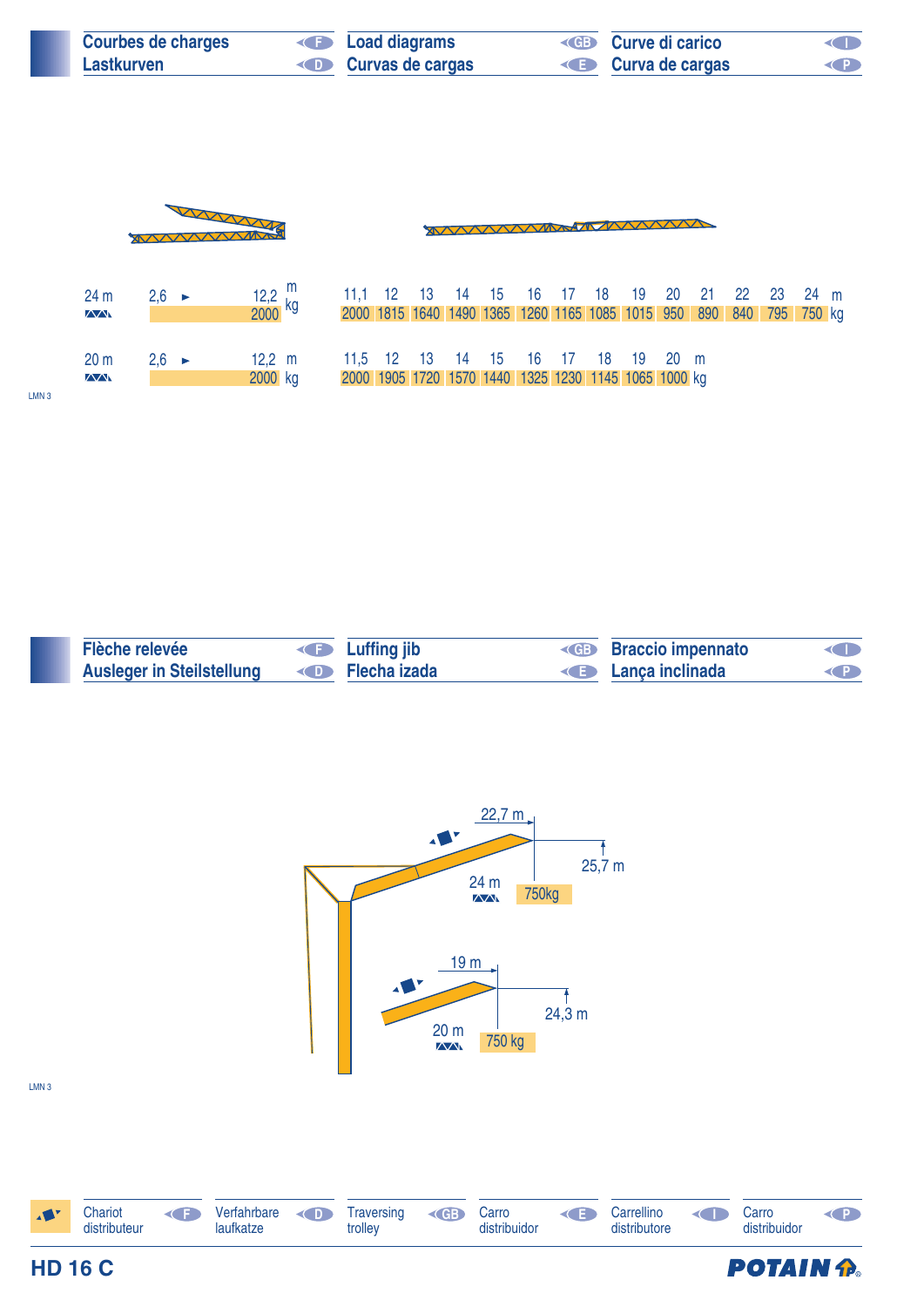| <b>Réactions</b> | <b>Reactions</b><br>$\leftarrow$ | <b>Reazioni</b><br>$\triangle$ GB |  |
|------------------|----------------------------------|-----------------------------------|--|
| <b>Eckdrücke</b> | <b>Example Reacciones</b>        | <b>Example Reaccões</b>           |  |



## LMN 1

|              | Réactions<br><b>KIT</b><br>en service                                            | Reaktionskräfte<br>in Betrieb                                                                 | <b>Reactions</b><br>$\left($ GB<br>in service                                             | <b>Reacciones</b><br>$\triangleleft$<br>en servicio                              | Reazioni<br>≺⊂<br>in servizio                                                                      | Reaccões<br>$\left\langle \right\rangle$<br>em servico                              |
|--------------|----------------------------------------------------------------------------------|-----------------------------------------------------------------------------------------------|-------------------------------------------------------------------------------------------|----------------------------------------------------------------------------------|----------------------------------------------------------------------------------------------------|-------------------------------------------------------------------------------------|
|              | Réactions hors<br>service                                                        | <b>Reaktionskräfte</b><br>außer Betrieb                                                       | Reactions out of<br>service                                                               | Reacciones fuera de<br>servicio                                                  | Reazioni fuori<br>servizio                                                                         | Reacções fora<br>de servico                                                         |
| $\mathbf{A}$ | A vide sans lest<br>(ni train de transport)<br>avec flèche et<br>hauteur maximum | <b>Ohne Last, Ballast</b><br>(und Transportachse),<br>mit Maximalausleger<br>und Maximalhöhe. | Without load, ballast<br>(or transport axles),<br>with maximum jib and<br>maximum height. | Sin carga, sin lastre,<br>(ni tren de transporte),<br>flecha y altura<br>máxima. | A vuoto, senza<br>zavorra (ne assali di<br>trasporto) con braccio<br>massimo e altezza<br>massima. | Sem carga (nem trem<br>de transporte)-<br>sem lastro com lança<br>e altura máximas. |

| <b>Mécanismes</b> | <b>Mechanisms</b> | <b>Example 2</b> Meccanismi |  |
|-------------------|-------------------|-----------------------------|--|
| <b>Antriebe</b>   | <b>Mecanismos</b> | <b>E</b> Mecanismos         |  |

|                                     |                                 |                     | $\Delta$          | $\sim$ 7        | $\star$ | $ch - PS$<br>hp | kW  |
|-------------------------------------|---------------------------------|---------------------|-------------------|-----------------|---------|-----------------|-----|
|                                     | 9 PC 10                         | m/min               | 6,6               | 20              | 40      | 8,2             | 6   |
|                                     |                                 | kg                  | 2000              | 2000            | 1000    |                 |     |
| $\blacksquare$                      | 2 D <sub>2</sub> V <sub>4</sub> | m/min               | $18 - 36$         |                 |         | $\overline{2}$  | 1,5 |
| $\bigodot$                          | <b>RVF 30</b>                   | tr/min U/min<br>rpm | $0 \rightarrow 1$ |                 |         | 1,5             | 1,1 |
| <b>CEI 38</b><br><b>IEC 38</b><br>Æ |                                 | $\vert$ kVA $\vert$ |                   |                 |         |                 |     |
| 400 V(+6% -10%) 50 Hz               |                                 | 9 PC: 12 kVA        |                   | 84/534 - 87/405 |         |                 |     |

LMN 3





## **HD 16 C**